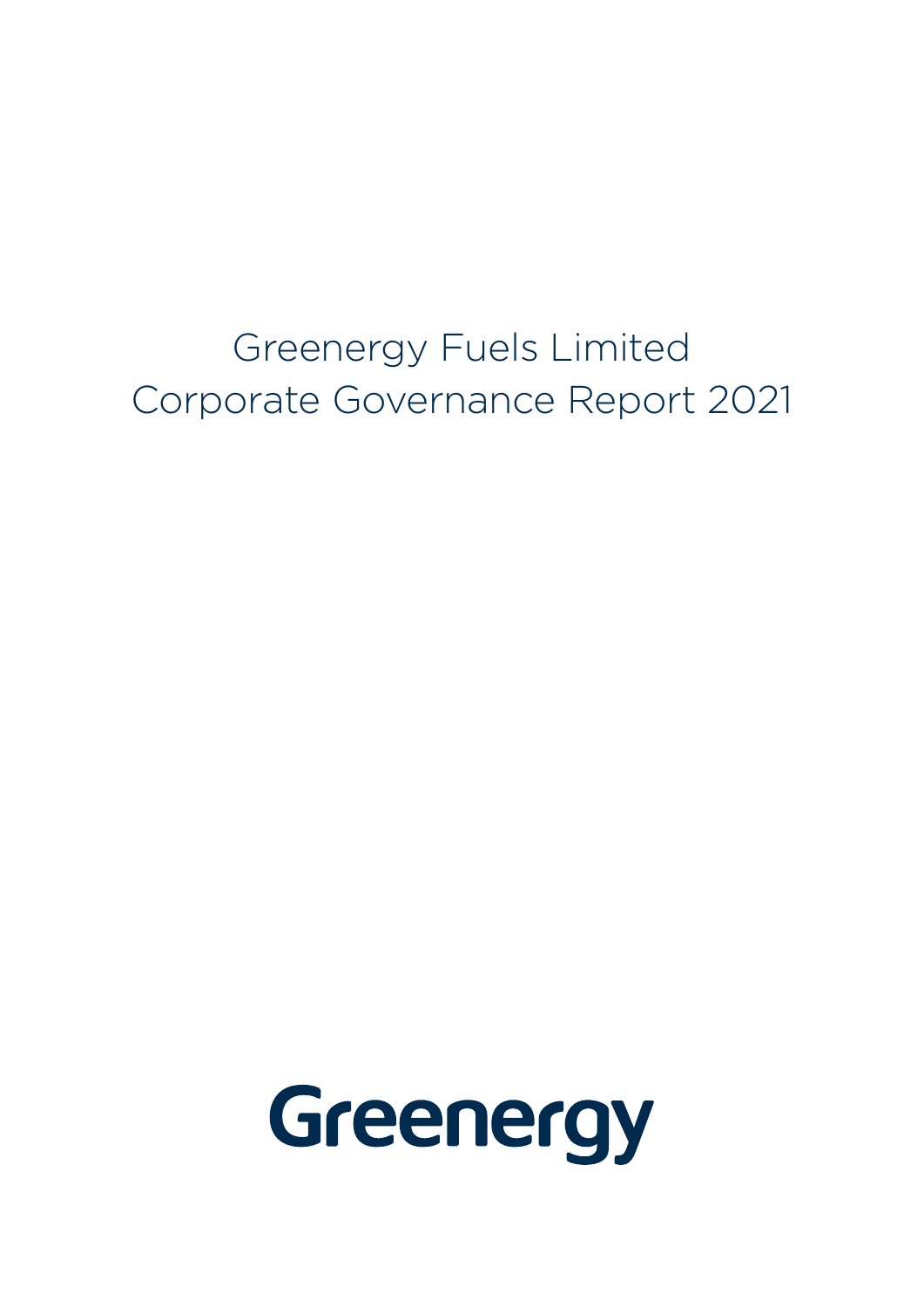### Corporate governance report

Under the Companies (Miscellaneous Reporting) Regulations 2018, large private companies are required to disclose their corporate governance arrangements to ensure sustainable and responsible governance practices extend to private limited companies.

All entities in the Greenergy Group operate under the Group Corporate Governance Framework mandated by the Board''<br>Board of Directors (the "Board")'Board') of the parent company, Greenergy Group Holdings Limited. The Group adopted the Wates Principles as part of its governance framework, and considers these an integral part of its approach to governance.

#### Purpose and Leadership

The Group's mission is to deliver long-term value for our stakeholders through the production and distribution of wastederived renewable transportation fuels. We are guided by our values and do this by evolving our supply chain, retaining strong customer relationships, delivering change through innovation and acting responsibly and being accountable.

Our mission is more than supplying products and services, it includes the way we do our business, our interactions with customers, our governance and values.

Our values underpin every interaction we have, whether with colleagues, customers, suppliers and the communities in which we operate.

The close relationship between effective Governance and effective Executive authority and action is at the heart of this process and our business.

Day-to-day operations of the Group are managed by the Executive Leadership Team, comprising thirteen members of senior management (female: three) who have executive authority to make key decisions on operational, commercial and key stakeholder matters. The Executive Leadership Team meet formally and informally on a weekly basis to discuss key stakeholder matters and make decisions within their Executive Authority. In addition to these meetings, the Executive Directors also meet on a weekly basis.

The Executive Leadership Team receives its mandates and guidance from the Board and the Sub-Committees, each with a particular mandate, which have been established to directly advise and engage with the company. They in turn give mandates and guidance to the senior management team with weekly Management meetings as well as regular engagement through emails, blogs and stewardship meetings with the functional heads.

This framework ensures that the Greenergy Group's executive and core management team are empowered with the appropriate level of authority to make decisions on behalf of the individual operating entities.

Throughout the year, the primary focus for the Board and Executive Leadership Team was to ensure the Group was able to successfully navigate through the pandemic, and actively review projects to drive the energy transition and grow the business.

As the energy transition accelerates, Greenergy's history of being an innovative transportation fuel producer and supplier remains a key focus for the Board, as we look to continue developing cleaner, greener fuels. This is supported through the Group's purpose and mission, supported by our business plan and strategy.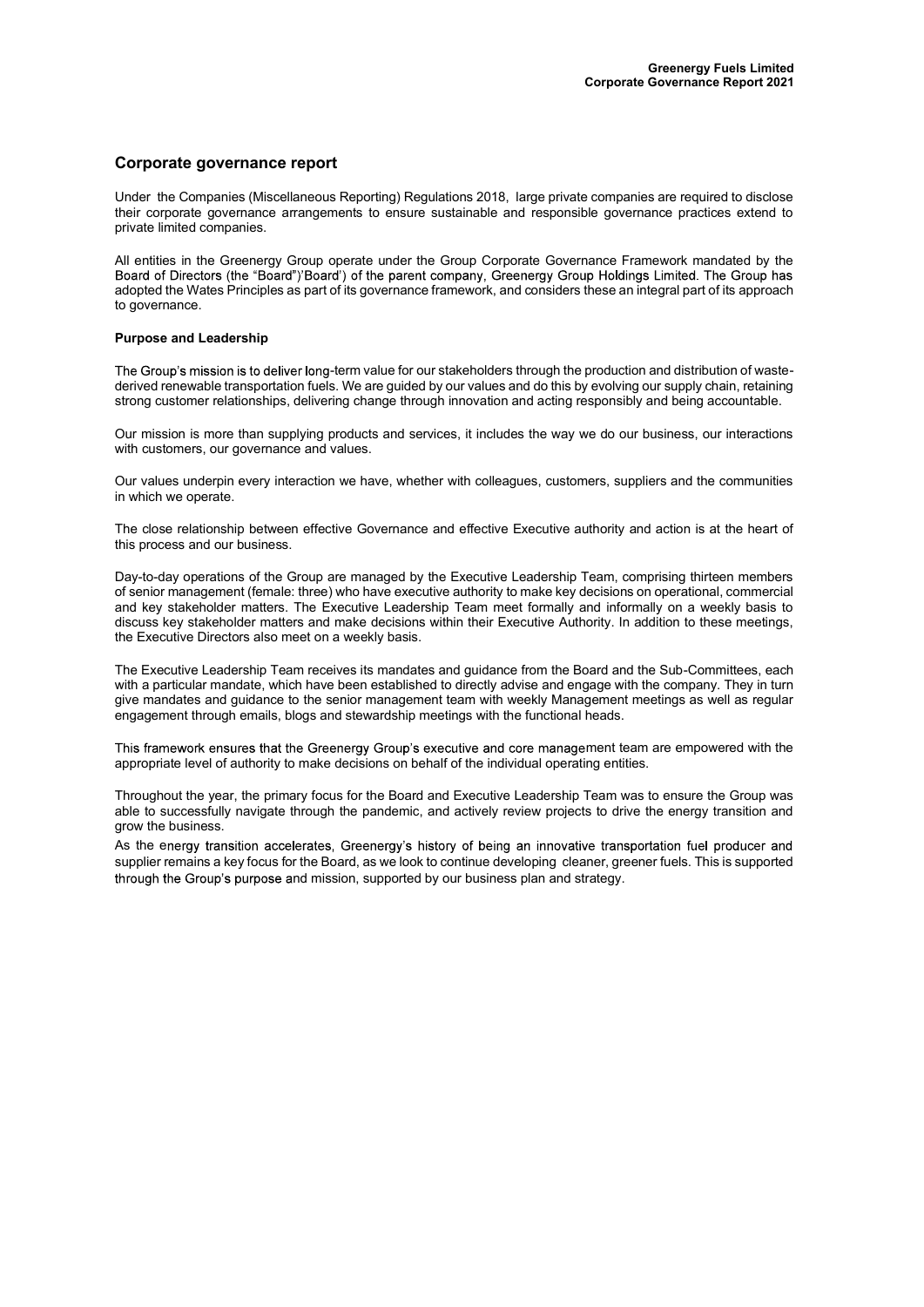# Governance Framework

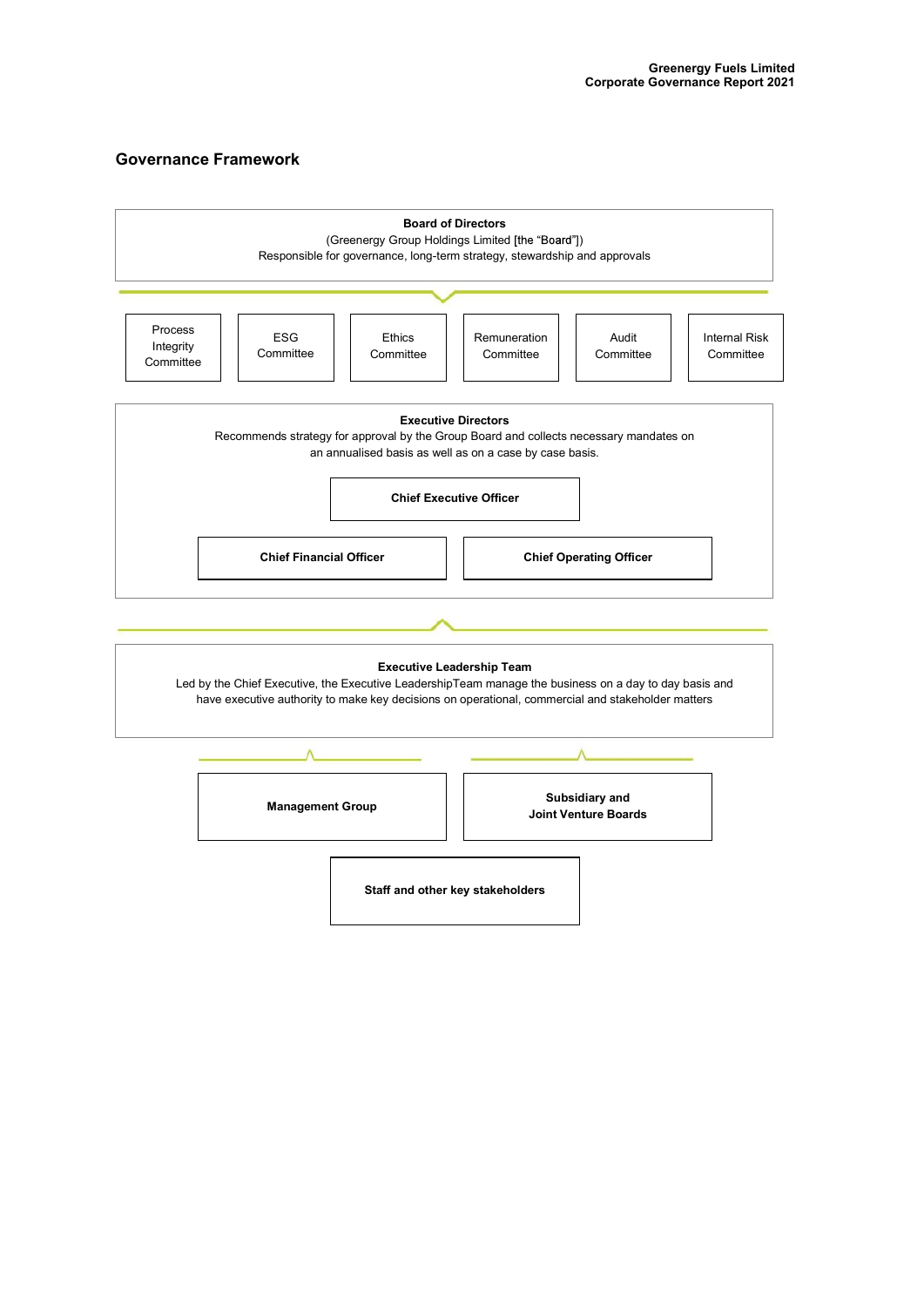### Governance Framework (continued)

#### Board composition

The Board remains unchanged, and comprises three executive directors, the Chief Executive Officer, Chief Financial Officer and Chief Operating Officer and seven non-executive directors, including a non-executive Chairman.

Certain reserved matters such as governance, long-term strategy, mergers and acquisitions, restructuring and commercial deals over a certain size or duration are submitted to the Board for advice and ultimate approval. The composition of the Group Board is considered appropriate for the size of the Group, with the directors bringing a wide range of commercial and industry experience, ensuring a well-balanced range of views and experience.

The directors recognise the Board composition lacks diversity. We are committed to supporting diversity and inclusion across the entire workforce and in particular continuing to improve diversity among the senior management and executive leadership teams.

#### Directors' responsibilities

The Board is continuously improving its approach to Corporate Governance ensuring clear responsibilities are allocated to individuals and sub-committees and reviewing if the strategy is still fit for purpose, requesting updates from the sub-committees and subject matter experts.

At the beginning of each year, Quarterly recurring board meetings for Greenergy Group Holdings Limited are scheduled for the year and dates are set. Two additional strategic board meetings are set to discuss and define the Group's strategy and five year strategic plan.

Board meetings are a mechanism to evaluate and review business operations and how they align with the Group's overall strategy and the impact on our key stakeholders. The key activities and decisions undertaken by the Board in 2021 our outlined in the 'Section 172(1) Companies Act 2006 Statement' on pages 24 to 32.

Each board meeting follows a considered agenda, agreed in advance by the Board. Within the set sections there are certain standing items such as review and discussion on Process Integrity data and events and Governance. There are also special topics which are added to individual sections as required with non-board Executives and key management periodically invited to Board meetings for specific items to provide their expertise to the Board discussion dependent on matters under consideration.

Prior to COVID-19, Board meetings would be held at different locations to allow the non-executive board members the opportunity to meet staff at different locations. It is planned these will resume in 2022.

#### Opportunity and risks

Greenergy's mission, values and overall Group strategy guide the Board's decisions to promote and deliver long-term value, taking advantage of opportunities which arise whilst ensuring an appropriate risk framework is in place to manage the risks we face in our business.

The Group's Risk Committee, chaired by the Chief Financial Officer, aims to assist the Board in the fulfilment of its corporate governance, establishment of procedures to manage risk, oversee the internal control framework, and determine the nature and extent of the principal risks the company is willing to take in order to achieve its long-term strategic objectives.

Principal risks are identified across the business at all levels, to ensure those are registered and reported to the Board along with the mitigation plans associated with them. The risks we face in our business, and the action we take to mitigate those risks, are formalised in a risk register on pages 10 to 17 which is reviewed by the Risk Committee and formally approved by the Board.

Different business units assess the risk in their area of expertise, with the Board being informed of such risks to establish the level of risk accepted to meet its strategic objectives.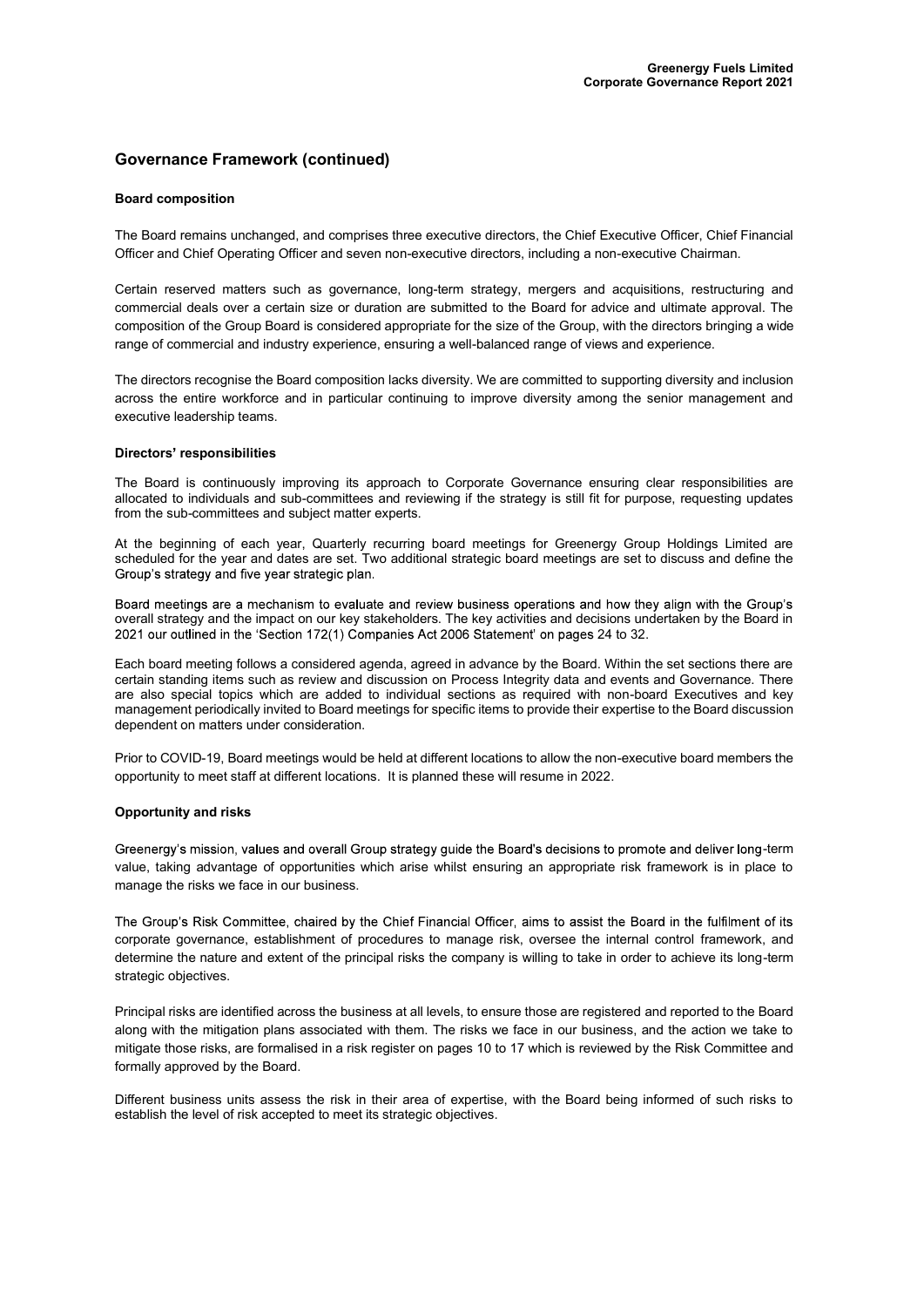## Governance Framework (continued)

#### Remuneration

The role of Greenergy's Remuneration Committee is to determine the strategy and policy in relation to terms and conditions of engagement (including remuneration) of the senior management of the Greenergy Group and to determine the specific total remuneration of the Senior Management (including payments and awards under annual bonus plans, share incentive schemes, pension schemes and any other compensation arrangements).

The Committee is responsible for the development of the remuneration policy which ultimately is approved by the Board. It also regularly reviews the on-going appropriateness and relevance of the remuneration policy to ensure compliance and appropriate consistency and effectiveness of application, and, if necessary, make proposals for changes.

Greenergy strives to be and remain a preferred employer, attracting and retaining talent at all levels, developing and promoting where possible from within.

#### **Stakeholders**

Stakeholder engagement is considered crucial by the Board, and this is applied at all levels of the organisation supported by the Leadership Team and reported to the Board.

All stakeholders are appropriately considered throughout our decision-making process and consulted and engaged regularly through dedicated surveys or meetings, including tailored initiatives. The impact that activities might have on each stakeholder is balanced and assessed throughout the decision-making process to ensure the stakeholder's interests are appropriately considered.

Our key stakeholders, how we engage with them, and the effect stakeholders have on Board decision making is outlined in the 'Section 172(1) Companies Act 2006 Statement'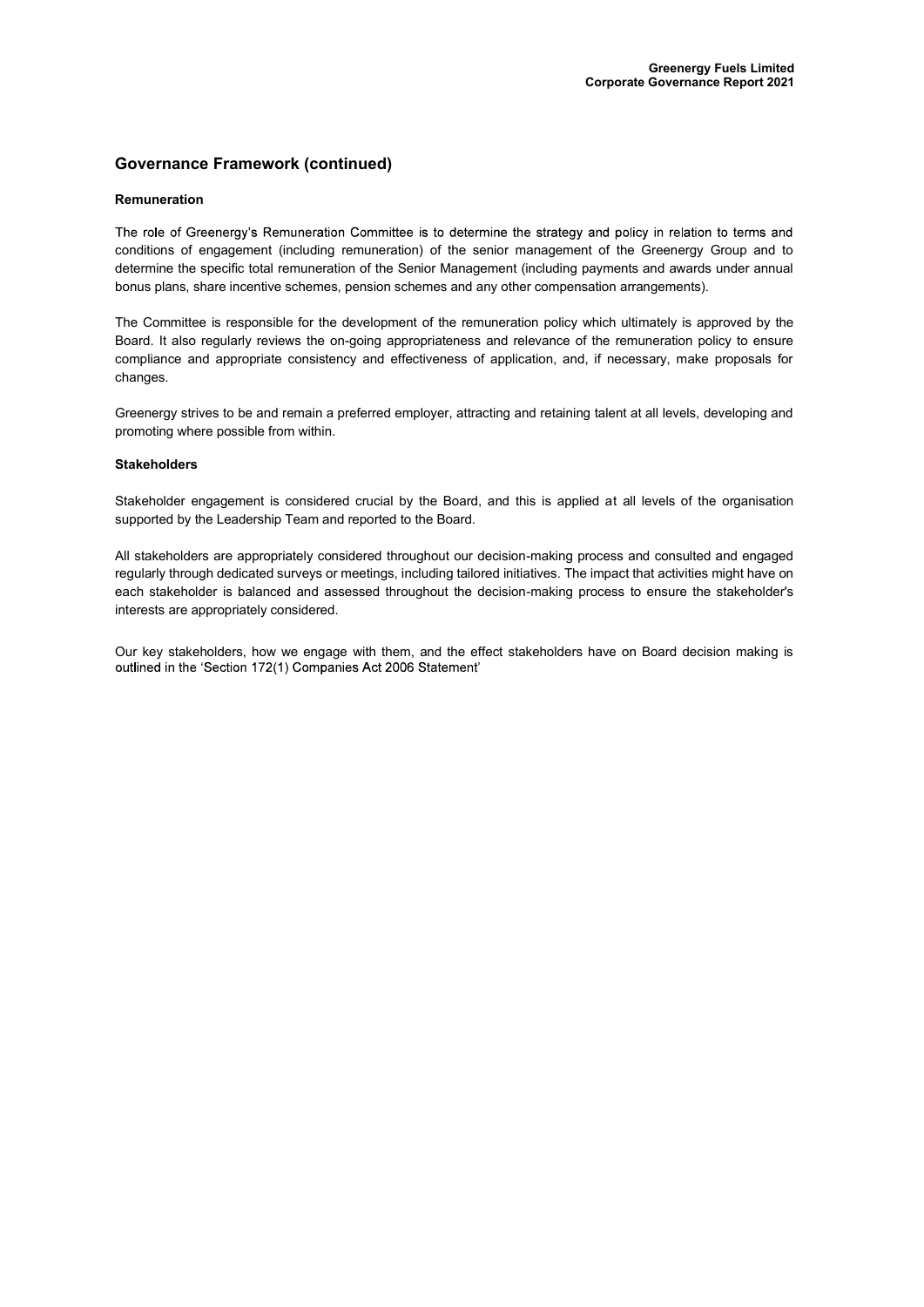# Section  $172(1)^4$  - Our stakeholders

Our relationships with our stakeholders are essential for us to deliver on our mission. This section summarises our key stakeholders for all entities in the Greenergy Group, including Greenergy Fuels Limited, and their interests, how we regularly engage with them, and the effect stakeholders have on board decision making.

#### Our stakeholders

| <b>Colleagues</b>                                                                                                                                                                                                                                                                                                                                                                                                                                             |                                                                                                                                                                                                                                                                                                                                                                                                                                                                                                                                                                                                                                                                                                                                                                                                                                                                                                                                             |  |  |  |
|---------------------------------------------------------------------------------------------------------------------------------------------------------------------------------------------------------------------------------------------------------------------------------------------------------------------------------------------------------------------------------------------------------------------------------------------------------------|---------------------------------------------------------------------------------------------------------------------------------------------------------------------------------------------------------------------------------------------------------------------------------------------------------------------------------------------------------------------------------------------------------------------------------------------------------------------------------------------------------------------------------------------------------------------------------------------------------------------------------------------------------------------------------------------------------------------------------------------------------------------------------------------------------------------------------------------------------------------------------------------------------------------------------------------|--|--|--|
| Our people are our most important asset. They are a reflection of our culture and values and are essential to upholding our<br>values and delivering on our mission.                                                                                                                                                                                                                                                                                          |                                                                                                                                                                                                                                                                                                                                                                                                                                                                                                                                                                                                                                                                                                                                                                                                                                                                                                                                             |  |  |  |
| Our priorities<br>Ensuring all staff can perform their roles safely<br>٠<br>Ensuring diversity and inclusion across our workforce<br>٠<br>Ensuring that all key positions are filled with the best<br>٠<br>person for the job<br>Maintaining high employee engagement<br>٠<br>Instilling our culture and values with rapid employee<br>growth<br>Developing skills and talents of our people<br>٠<br>Supporting the mental and physical health of our people. | How we engage and communicate<br>Safety underpins all that we do. Lessons Learned and<br>$\bullet$<br>safety updates are shared with employees across the<br>entire business<br>Colleagues are kept informed of performance and<br>٠<br>strategy through Staff Reviews and Monthly Meetings.<br>All executives regularly engage with our colleagues<br>around the business<br>Our Intranet provides regular updates of what is going on<br>٠<br>around the business, along with regular updates from the<br>CEO<br>Prior to COVID-19, staff conferences were seen as an<br>٠<br>important opportunity to foster team building and instil<br>our values across the business. We look forward to<br>hosting these when we are safely able to<br>The Knowledge Hub provides a learning<br>and<br>$\bullet$<br>development tool for our colleagues, to provide people<br>with a range of programmes that be accessed anywhere<br>on any device. |  |  |  |
|                                                                                                                                                                                                                                                                                                                                                                                                                                                               |                                                                                                                                                                                                                                                                                                                                                                                                                                                                                                                                                                                                                                                                                                                                                                                                                                                                                                                                             |  |  |  |

| <b>Shareholders</b>                                                                             |                                                                                                                                |  |  |
|-------------------------------------------------------------------------------------------------|--------------------------------------------------------------------------------------------------------------------------------|--|--|
| Our shareholders support the growth of our business to achieve our long-term growth objectives. |                                                                                                                                |  |  |
| Our priorities<br>How we engage and communicate                                                 |                                                                                                                                |  |  |
| Demonstrate sound financial and operational<br>performance, in line with the Group strategy.    | Involvement at board meetings<br>Regular communications such as financial updates,<br>investment plans and capital allocation. |  |  |

<sup>&</sup>lt;sup>4</sup> In accordance with Companies Act 2006 Regulations, the Directors are required to provide a 'S172(1) statement'. Pages 24 -32 are our section 172(1).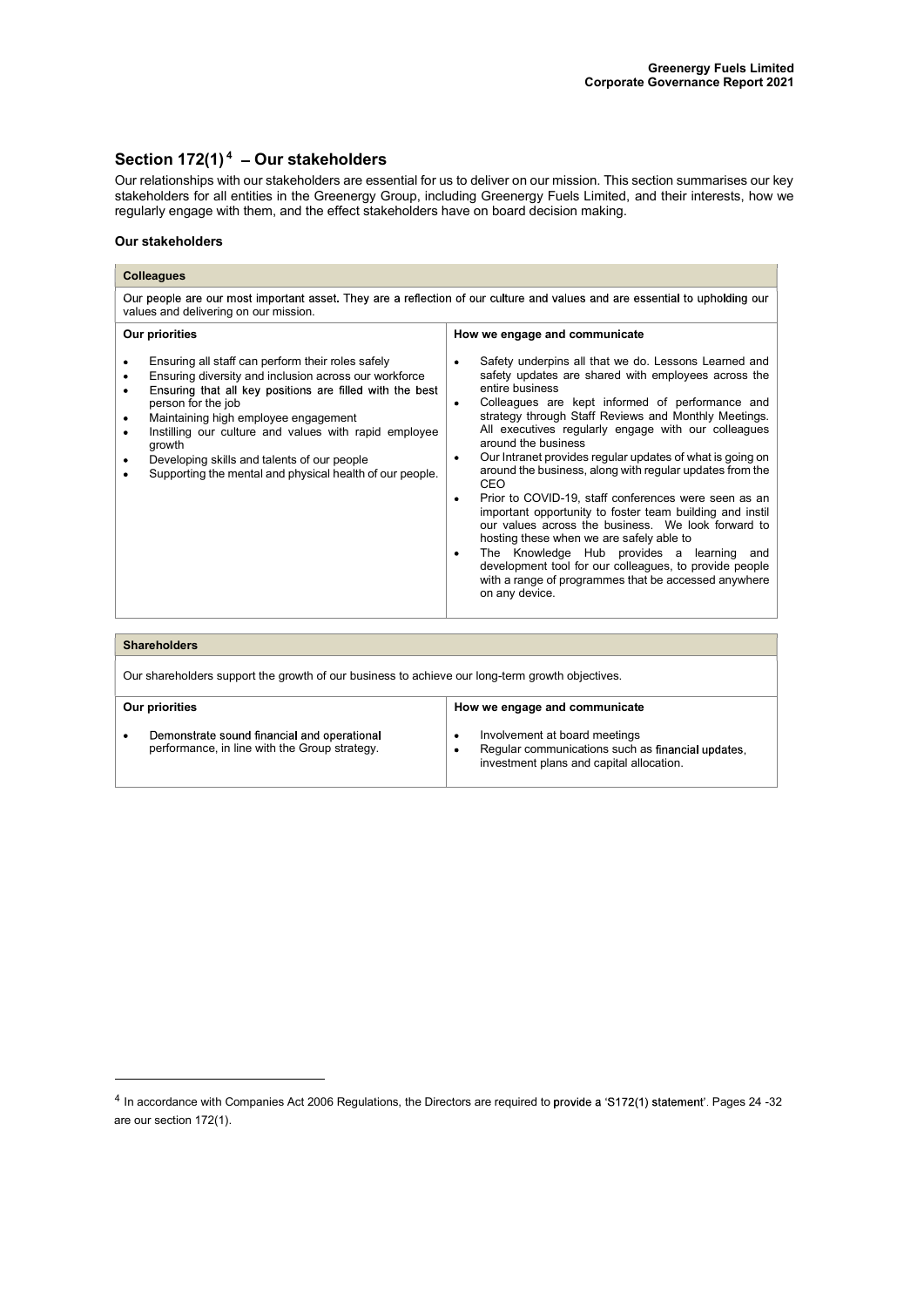### Environment

Our business was founded in the 1990s to supply low emission diesel, and our commitment to do no harm to people or place continues today.

| <b>Our priorities</b>                                                                                                                                                                                                                                                | How we engage and communicate                                                                                                                                                                                                                                                                                                                                                                                                                                                                                                                                    |  |
|----------------------------------------------------------------------------------------------------------------------------------------------------------------------------------------------------------------------------------------------------------------------|------------------------------------------------------------------------------------------------------------------------------------------------------------------------------------------------------------------------------------------------------------------------------------------------------------------------------------------------------------------------------------------------------------------------------------------------------------------------------------------------------------------------------------------------------------------|--|
| We recognise the urgent need to further reduce<br>greenhouse gas emissions in the transportation sector<br>We are investing in the sector to expand our renewable<br>fuel production and explore new, innovative ways of<br>producing fuel from renewable resources. | Reducing the environmental impact of our activities by<br>continued investment in process improvements at our<br>plants to improve efficiency of our operations<br>Manufacturing biodiesel from waste raw materials,<br>٠<br>rather than virgin vegetable oils, giving higher carbon<br>savings and reducing land-use impacts<br>Involvement in round table discussions and industry<br>٠<br>consultations on best practice<br>Introduction of Sustainability Report to include detailed<br>٠<br>carbon reporting, increasing transparency of our<br>operations. |  |

| <b>Customers and Suppliers</b>                                                                                                                                                                                                          |                                                                                                                                                                                                                                                                                                                                                                                                                                                                                                                      |  |  |  |
|-----------------------------------------------------------------------------------------------------------------------------------------------------------------------------------------------------------------------------------------|----------------------------------------------------------------------------------------------------------------------------------------------------------------------------------------------------------------------------------------------------------------------------------------------------------------------------------------------------------------------------------------------------------------------------------------------------------------------------------------------------------------------|--|--|--|
| Our customers include supermarkets, major oil companies, commercial users, independent retailers and consumers. Our<br>customers rely on us to run their business, and our relationships with our suppliers allows us meet these needs. |                                                                                                                                                                                                                                                                                                                                                                                                                                                                                                                      |  |  |  |
| Our priorities<br>How we engage and communicate                                                                                                                                                                                         |                                                                                                                                                                                                                                                                                                                                                                                                                                                                                                                      |  |  |  |
| Build supply chain optionality through our relationship<br>with our suppliers<br>Develop long-term relationships with suppliers who<br>support our strategic growth objectives.                                                         | By living our mission, in every interaction we have<br>Dedicated and engaged teams, who are available to<br>our customers when they needs us most. Our local<br>Customer Care teams remain a key differentiator in our<br>offer and allows us to support our customer when they<br>need it most<br>Regular and timely communications, including financial<br>and operational updates throughout the year. We<br>understand the important role our suppliers and<br>partners have in achieving our growth objectives. |  |  |  |

We believe in supporting our communities. Our charity programme and our STEM projects help support our communities.

| <b>Our priorities</b>                                                                                                                                                                                                                                                       | How we engage and communicate                                                                                                                                                                                                                                                                                                                                                                                                                                                                                                                                                                                                                                                                                                                                                    |  |
|-----------------------------------------------------------------------------------------------------------------------------------------------------------------------------------------------------------------------------------------------------------------------------|----------------------------------------------------------------------------------------------------------------------------------------------------------------------------------------------------------------------------------------------------------------------------------------------------------------------------------------------------------------------------------------------------------------------------------------------------------------------------------------------------------------------------------------------------------------------------------------------------------------------------------------------------------------------------------------------------------------------------------------------------------------------------------|--|
| Through our charity programme, help fund a range of<br>charity initiatives with a directly identifiable benefit<br>Engage with our local communities through STEM<br>projects that provide information and inspiration to<br>young people considering their future careers. | The total charity budget is determined by the Board,<br>٠<br>however the allocation of funds is nominated by charity<br>teams that involve all employees of the Group, with the<br>Charity Committee making the final decision<br>Employees are encouraged to work closely with the<br>charities to understand how funds will be used<br>The Charity Committee is made up of volunteer staff,<br>and each team within the business is led by a Captain<br>to encourage engagement<br>Through our STEM projects, we aim to work with local<br>schools and educational colleges to inspire students,<br>and demonstrate tangible career options that are<br>available through STEM. COVID-19 has created<br>challenges in delivering this programme, but it remains a<br>priority. |  |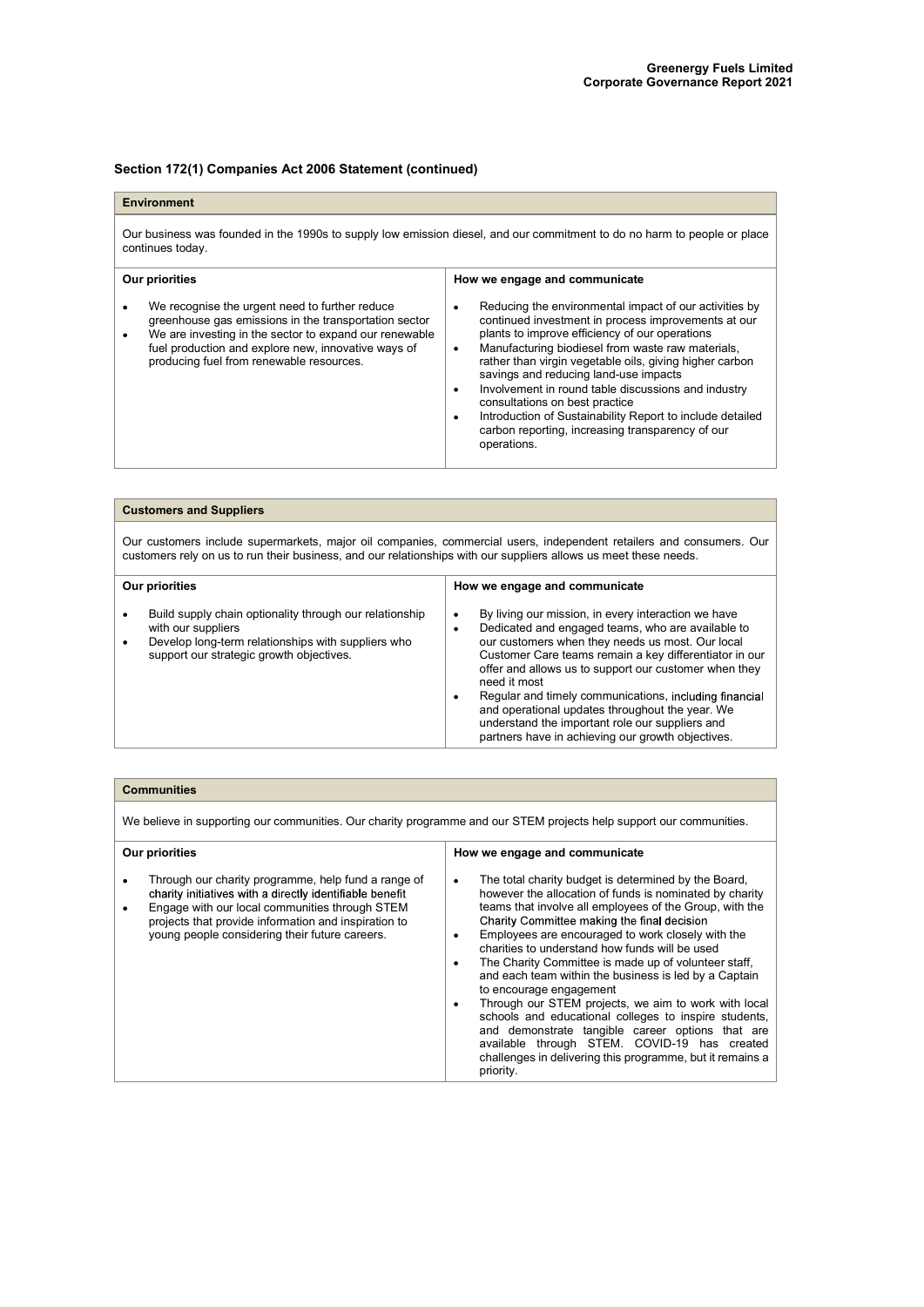| Government                                                                                            |                                                                                                                                                      |                                                                                                                                                                                   |  |
|-------------------------------------------------------------------------------------------------------|------------------------------------------------------------------------------------------------------------------------------------------------------|-----------------------------------------------------------------------------------------------------------------------------------------------------------------------------------|--|
| As a fuel supplier, we maintain close relationships with Government bodies in the regions we operate. |                                                                                                                                                      |                                                                                                                                                                                   |  |
| How we engage and communicate<br>Our priorities                                                       |                                                                                                                                                      |                                                                                                                                                                                   |  |
|                                                                                                       | Develop productive relationships with Government<br>bodies, particularly in the UK where we provide a<br>critical role in the national supply chain. | Regular meetings and communications with our<br>٠<br>Government contacts to provide business updates<br>Involvement in round table discussions and industry<br>٠<br>consultations |  |

### Financial institutions

We rely on support from our banks to fund our ongoing working capital requirements to allow us to operate in the way in which we do.

| Our priorities                                                                                                                       | How we engage and communicate                                                                                                                                                                                                                                    |
|--------------------------------------------------------------------------------------------------------------------------------------|------------------------------------------------------------------------------------------------------------------------------------------------------------------------------------------------------------------------------------------------------------------|
| Develop long-term relationships with a syndicate of<br>$\bullet$<br>banks and other institutions to support our ongoing<br>business. | Monthly financial and operations update provided to our<br>٠<br>lenders<br>Annual all banks presentation on our results and<br>٠<br>outlook and strategy for the years ahead<br>Regular ad hoc meetings with all lenders to discuss<br>٠<br>business operations. |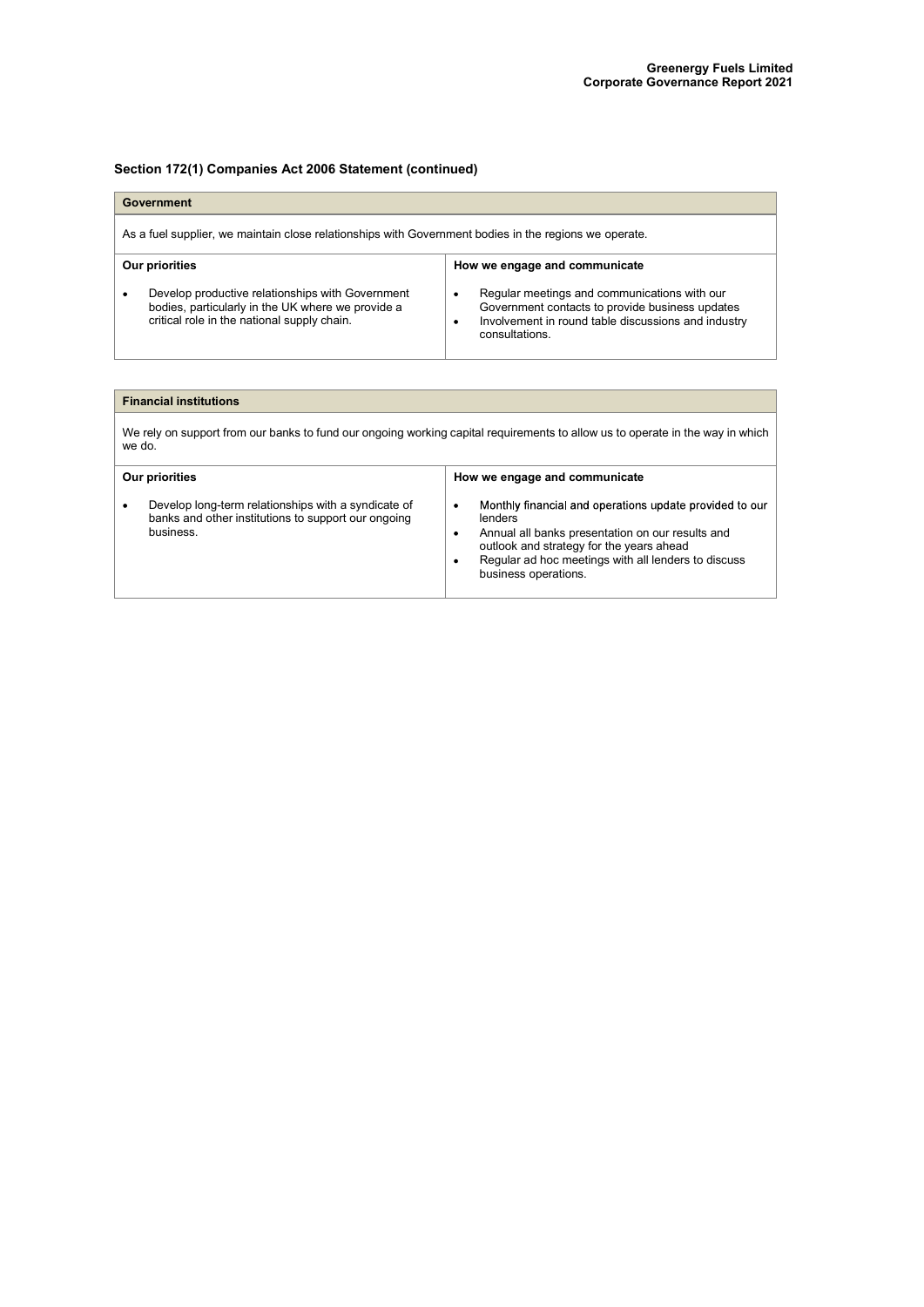### Board Activities

| <b>Process Integrity</b>                                                                                                                                                                                                                   |                                                                                                                                                                                                                                                                                                                                                                                                                                                                                                                                                                                                                                            |                                                                                                                                                                                                                                                                                                                                                                           |                                                                                                                                                                             |
|--------------------------------------------------------------------------------------------------------------------------------------------------------------------------------------------------------------------------------------------|--------------------------------------------------------------------------------------------------------------------------------------------------------------------------------------------------------------------------------------------------------------------------------------------------------------------------------------------------------------------------------------------------------------------------------------------------------------------------------------------------------------------------------------------------------------------------------------------------------------------------------------------|---------------------------------------------------------------------------------------------------------------------------------------------------------------------------------------------------------------------------------------------------------------------------------------------------------------------------------------------------------------------------|-----------------------------------------------------------------------------------------------------------------------------------------------------------------------------|
|                                                                                                                                                                                                                                            | <b>Our decision Process</b>                                                                                                                                                                                                                                                                                                                                                                                                                                                                                                                                                                                                                | <b>Our decision</b>                                                                                                                                                                                                                                                                                                                                                       | <b>Interested Stakeholder</b><br><b>Groups</b>                                                                                                                              |
| Identification of resource<br>gap<br>With expansion into retail in<br>Canada, it was recognised<br>that our existing process<br>integrity team was not<br>resourced sufficiently                                                           | The Board discussed the<br>$\bullet$<br>Process Integrity (PI)<br>resources the business<br>had following the<br>acquisition of the<br>Canadian retail footprint<br>in 2020.<br>The Group's PI<br>$\bullet$<br>Committee Chairman<br>presented an update on<br>resourcing and the<br>challenges the business<br>faced in addressing PI<br>across its growing retail<br>estate                                                                                                                                                                                                                                                              | The Board agreed it would be<br>appropriate for the business<br>to increase resources in<br>Canada to support the growth<br>in its business                                                                                                                                                                                                                               | Our colleagues<br>$\bullet$<br>Our shareholders<br>$\bullet$<br>Our customers and<br>$\bullet$<br>suppliers<br>Our communities<br>$\bullet$<br>The environment<br>$\bullet$ |
| <b>Reduction in hazardous</b><br>observations<br>The Board observed a<br>reduction in hazardous<br>observations across the<br>Group. Hazardous<br>observations is the first line<br>of defence to ensure events<br>do not lead to injuries | Process Integrity (PI) is<br>$\bullet$<br>the first standing agenda<br>item at all Board and<br><b>Executive meetings</b><br>The PI Committee<br>$\bullet$<br>Chairman presented an<br>update on PI to the<br>Board including trends<br>on health and safety<br>events<br>The Board observed a<br>$\bullet$<br>downward trend in<br>hazardous observations<br>across the Group.<br>The Board discussed the<br>$\bullet$<br>reasons for this and the<br>impacts the pandemic<br>had on staff addressing<br>hazardous observations<br>The PI Committee<br>$\bullet$<br>Chairman outlined the<br>proposed approach to<br>address these issues | The Board supported the<br>approach outlined by the PI<br>Committee Chairman<br>including:<br>A targeted campaign<br>$\bullet$<br>across all sites and<br>office locations to<br>reiterate the importance<br>of health and safety;<br>The rollout of a QR code<br>$\bullet$<br>at each location to make<br>it easier for all staff to<br>submit hazardous<br>observations | Our colleagues<br>$\bullet$<br>Our shareholders<br>$\bullet$                                                                                                                |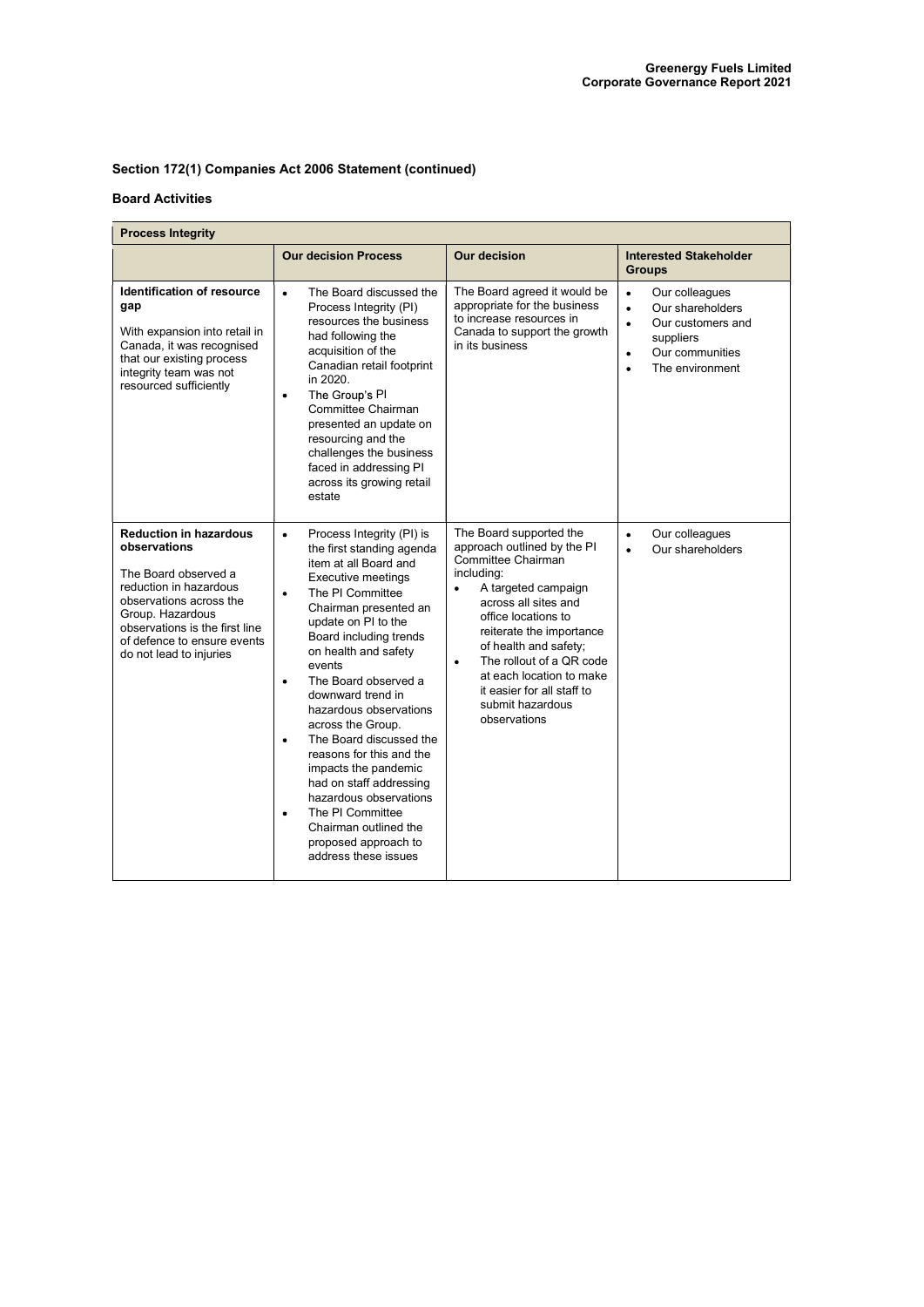| <b>Environment, Social &amp; Governance (ESG)</b>                                                                                                                                                                                                                                                                                                                                                                                                                                           |                                                                                                                                                                                                                                                                                                                                                                              |                                                                                                                                                                                                                                                                                                                                                            |                                                |
|---------------------------------------------------------------------------------------------------------------------------------------------------------------------------------------------------------------------------------------------------------------------------------------------------------------------------------------------------------------------------------------------------------------------------------------------------------------------------------------------|------------------------------------------------------------------------------------------------------------------------------------------------------------------------------------------------------------------------------------------------------------------------------------------------------------------------------------------------------------------------------|------------------------------------------------------------------------------------------------------------------------------------------------------------------------------------------------------------------------------------------------------------------------------------------------------------------------------------------------------------|------------------------------------------------|
|                                                                                                                                                                                                                                                                                                                                                                                                                                                                                             | <b>Our decision Process</b>                                                                                                                                                                                                                                                                                                                                                  | Our decision                                                                                                                                                                                                                                                                                                                                               | <b>Interested Stakeholder</b><br><b>Groups</b> |
| <b>Climate Change</b><br>The Board recognises the<br>Group has a responsibility to<br>address climate change.<br>Sustainability is integral to the<br>way in which Greenergy<br>operates. It is embedded in<br>our history and is a key part of<br>our values and culture<br>Our business was founded to<br>supply low emission diesel<br>that offered significant air<br>quality benefits. As we have<br>grown, we have remained<br>committed to reducing<br>emissions in transport fuels. | The Board discussed<br>$\bullet$<br>setting appropriate<br>sustainability targets and<br>the desire to have ones<br>which are both ambitious<br>and achievable<br>The Board reviewed where<br>$\bullet$<br>the business was today,<br>and discussed ways in<br>which it could get to the<br>desired outcome and what<br>impact this would have on<br>the business            | The Board agreed to the<br>following key priorities for the<br>Group to address carbon<br>emissions:<br>Expand production and<br>$\bullet$<br>supply of waste-based<br>biodiesel<br>Establish diverse and<br>$\bullet$<br>sustainable supply chains<br>with robust certification<br>systems<br>Develop new forms of<br>$\bullet$<br>renewable liquid fuels | All                                            |
| 2021 Sustainability Report<br>Many Greenergy businesses<br>exist in direct response to<br>international climate change<br>drivers. For example, biofuel<br>manufacturing, ethanol<br>blending and used cooking oil<br>collection. In recent times<br>there has been a push<br>towards alternative fuel<br>solutions and laws enacted to<br>reduce emissions over<br>decades ahead.                                                                                                          | The Board discussed the<br>$\bullet$<br>growing requirement from<br>stakeholders for<br>transparency and reporting<br>of KPIs related to<br>Environmental, Social and<br>Governance (ESG) factors<br>The Board discussed how<br>$\bullet$<br>best to communicate to its<br>stakeholders, what the<br>Group is doing in respect<br>of ESG and how the<br>company addresses it | The Board approved the<br>publication of the Group's<br>inaugural Sustainability Report<br>for the year ended 31<br>December 2021                                                                                                                                                                                                                          | All                                            |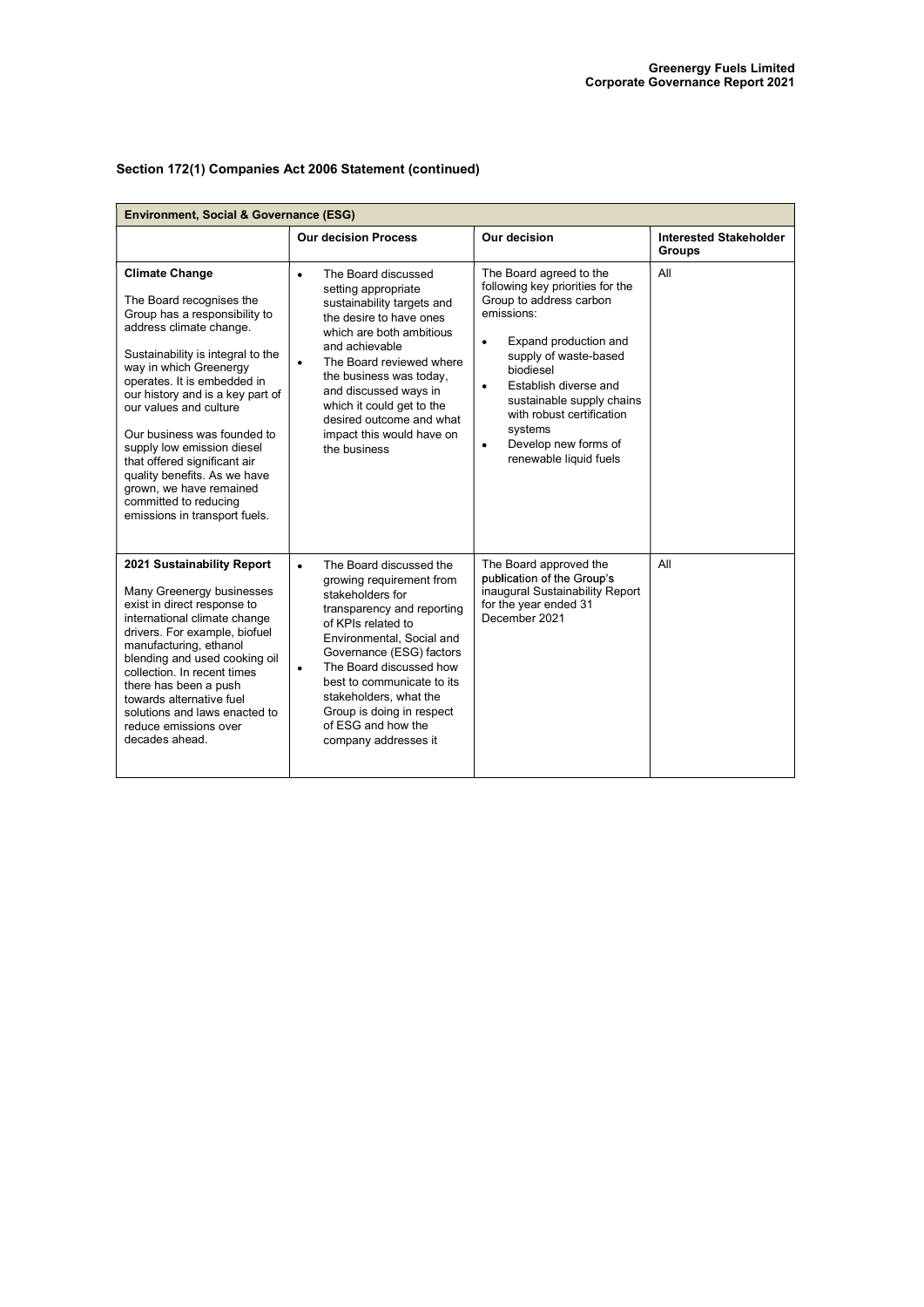| People                                                                                                                                                                                                                                                                                                                                                                         |                                                                                                                                                                                                                                                                                                                                                                             |                                                                                                                                                                                                                                                                                                                                                                                                                      |                                                                                                                                                                                                                                                      |  |
|--------------------------------------------------------------------------------------------------------------------------------------------------------------------------------------------------------------------------------------------------------------------------------------------------------------------------------------------------------------------------------|-----------------------------------------------------------------------------------------------------------------------------------------------------------------------------------------------------------------------------------------------------------------------------------------------------------------------------------------------------------------------------|----------------------------------------------------------------------------------------------------------------------------------------------------------------------------------------------------------------------------------------------------------------------------------------------------------------------------------------------------------------------------------------------------------------------|------------------------------------------------------------------------------------------------------------------------------------------------------------------------------------------------------------------------------------------------------|--|
|                                                                                                                                                                                                                                                                                                                                                                                | <b>Our decision Process</b>                                                                                                                                                                                                                                                                                                                                                 | Our decision                                                                                                                                                                                                                                                                                                                                                                                                         | <b>Interested Stakeholder</b><br><b>Groups</b>                                                                                                                                                                                                       |  |
| Purpose, mission, values<br>In 2020, the Board agreed it<br>was appropriate to review<br>and update the purpose,<br>mission and values of the<br>Group to better reflect the<br>Group's position in the<br>Energy transition<br>The purpose, mission and<br>values remain core to how<br>the Greenergy Group<br>operates.                                                      | The Board reviews these<br>$\bullet$<br>as part of the overall<br>Group five year business<br>plan and discusses<br>whether any changes are<br>required to ensure these<br>remain appropriate for<br>our business and our<br>stakeholders, and that<br>the Group continues to<br>evolve                                                                                     | The Board approved<br>$\bullet$<br>changes to the Group's<br>purpose, mission and<br>values to ensure that<br>they more accurately<br>reflect the Group's<br>position in the global<br>energy transition<br>The statements are<br>$\bullet$<br>published on our<br>website and are<br>reinforced at the start of<br>all internal staff<br>presentations.                                                             | Our colleagues<br>$\bullet$<br>Our shareholders<br>$\bullet$<br>Our customers and<br>$\bullet$<br>suppliers<br>Our communities<br>$\bullet$<br>The environment<br>$\bullet$<br>Government<br>$\bullet$<br><b>Financial institutions</b><br>$\bullet$ |  |
| <b>Return to the Office</b><br>Whilst the majority of staff<br>continued to work in the<br>field over the course of the<br>pandemic, as vaccination<br>rates increased across the<br>globe the Group needed to<br>consider how we could<br>have office-based staff<br>return to the office.<br>Consideration was also<br>given to inter-office and<br>operational site visits. | The Group's COVID-19<br>$\bullet$<br>Taskforce which was<br>established at the onset<br>of the COVID-19<br>pandemic continued to<br>oversee and plan for<br>impacts on all elements<br>of the business from the<br>pandemic.<br>The Board was<br>$\bullet$<br>presented with regular<br>updates of the impact<br>pandemic was having on<br>all elements of the<br>business. | The Board approved<br>$\bullet$<br>investment in improving<br>technology to allow<br>virtual working between<br>the offices and sites<br>The Board considered<br>$\bullet$<br>and challenged the<br>proposed return to work<br>plans, including<br>discussion around the<br>need for balance<br>between the desire to<br>bring employees<br>together and ensuring it<br>is done in a safe and<br>appropriate manner. | Our colleagues<br>$\bullet$<br>Our shareholders<br>$\bullet$                                                                                                                                                                                         |  |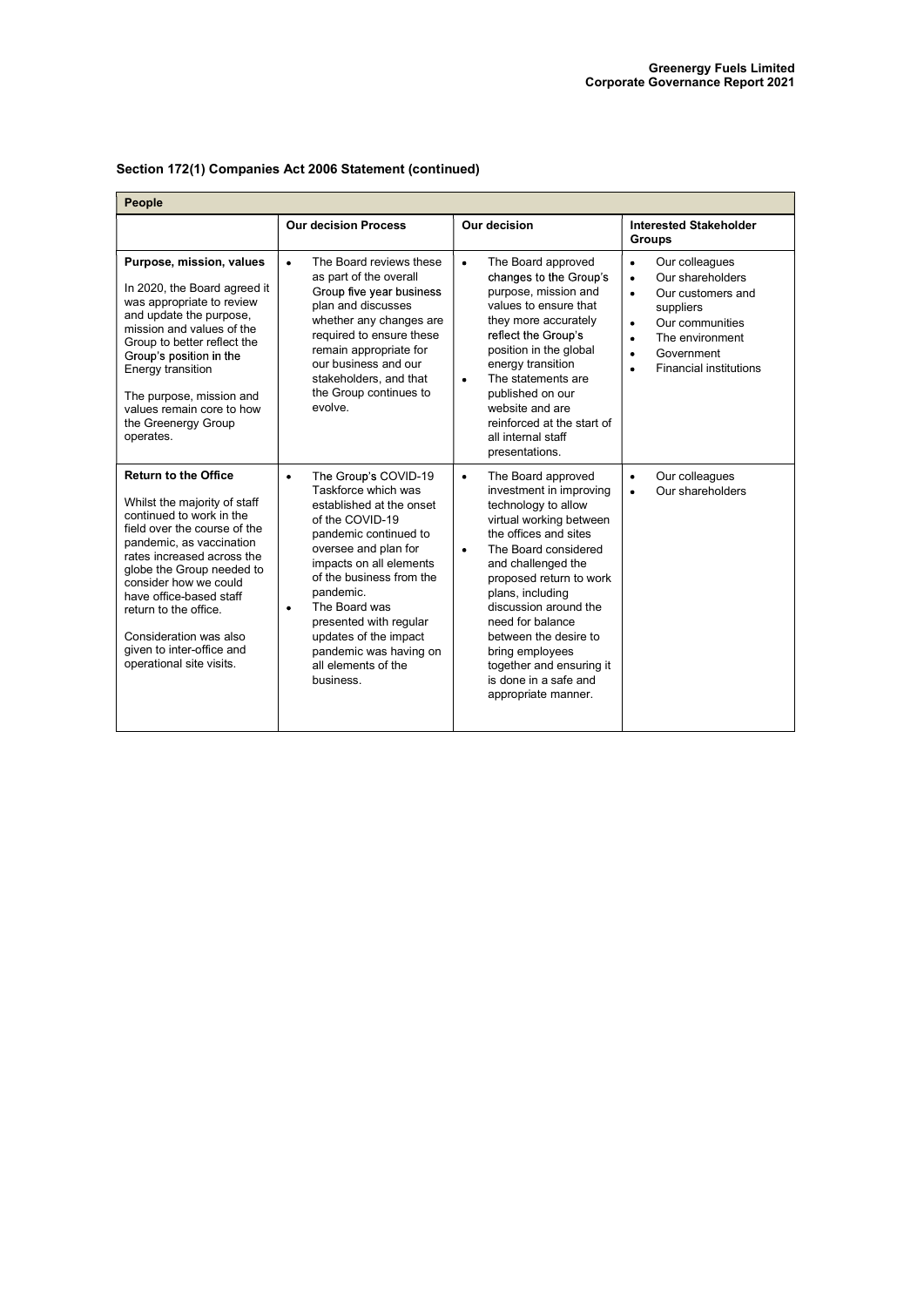| <b>Financial</b>                                                                                                                                                                                                                                                                                                            |                                                                                                                                                                                                                                                                                                                                                                                                                                            |                                                                                                                                                                     |                                                                                                                                                                                      |
|-----------------------------------------------------------------------------------------------------------------------------------------------------------------------------------------------------------------------------------------------------------------------------------------------------------------------------|--------------------------------------------------------------------------------------------------------------------------------------------------------------------------------------------------------------------------------------------------------------------------------------------------------------------------------------------------------------------------------------------------------------------------------------------|---------------------------------------------------------------------------------------------------------------------------------------------------------------------|--------------------------------------------------------------------------------------------------------------------------------------------------------------------------------------|
|                                                                                                                                                                                                                                                                                                                             | <b>Our decision Process</b>                                                                                                                                                                                                                                                                                                                                                                                                                | Our decision                                                                                                                                                        | <b>Interested Stakeholder</b><br><b>Groups</b>                                                                                                                                       |
| <b>Renewal of the Group's</b><br>borrowing base<br>The Group relies on a<br>working capital facility to<br>finance its ongoing<br>business. The facility was<br>due to expire on 14 April<br>2021. Negotiations for its<br>renewal and extension<br>commenced in Q4 2020.                                                   | The CFO presented an<br>$\bullet$<br>overview of the working<br>capital facility to the<br>Board.<br>The Board considered<br>$\bullet$<br>the current and future<br>capital structure of the<br>Group.                                                                                                                                                                                                                                     | On recommendation of the<br>$\bullet$<br>Group CFO, the Board<br>agreed to extend the<br>Group's financing facility<br>for an additional two years<br>to April 2023 | Our colleagues<br>$\bullet$<br>Our shareholders<br>$\bullet$<br>Our customers and<br>$\bullet$<br>suppliers<br>Government<br>$\bullet$<br><b>Financial institutions</b><br>$\bullet$ |
| Capital expenditure for<br><b>IT project</b><br>The Group uses a number<br>of IT systems to operate its<br>business. An ongoing<br>project to rationalise the<br>systems where possible is<br>being undertaken to<br>simplify the end-to-end<br>platform                                                                    | The CFO presented an<br>$\bullet$<br>investment case and<br>rationale systems and<br>expand its main trade<br>capture and operational<br>management system<br>The Board considered<br>$\bullet$<br>the investment and the<br>benefits of having the<br>systems integrated<br>This investment would<br>$\bullet$<br>allow for end-to-end<br>supply chain<br>management and<br>integration into its<br>primarily ERP system,<br>Oracle Cloud | The Board approved a<br>$\bullet$<br>capital budget to invest in<br>the expansion of the<br>capability of its primary<br>trade capture system                       | Our colleagues<br>$\bullet$<br>Our shareholders<br>$\bullet$<br>Our customers and<br>$\bullet$<br>suppliers<br>Government<br>$\bullet$<br><b>Financial institutions</b><br>$\bullet$ |
| Insurance renewal<br>The Group maintains a<br>global insurance program<br>to provide coverage. This<br>includes a credit insurance<br>platform to insurance its<br>counterparty risk. With<br>renewal due, the Group<br>undertook a review of its<br>coverage and insurance<br>provider to ensure it was fit<br>for purpose | The Board was<br>$\bullet$<br>presented with an<br>update on the insurance<br>market and rising<br>premiums<br>As assessment of the<br>$\bullet$<br>current credit insurance<br>policy was provided to<br>the Board along with<br>alternative options                                                                                                                                                                                      | On recommendation of the<br>$\bullet$<br>Group CFO, the Board<br>approved the change of<br>credit insurance providers                                               | Our shareholders<br>$\bullet$<br>Our customers and<br>$\bullet$<br>suppliers<br><b>Financial institutions</b><br>$\bullet$                                                           |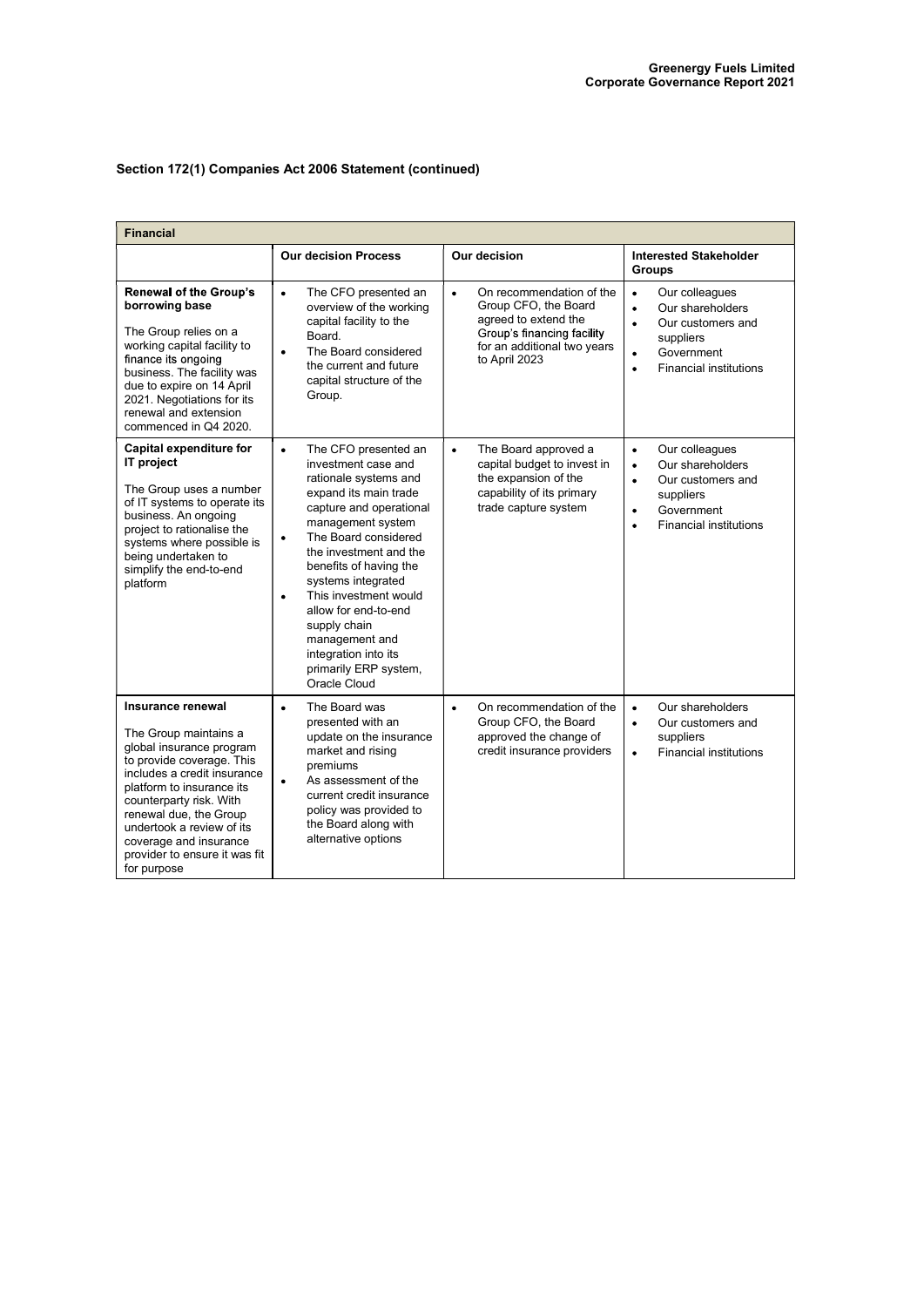| Section 172(1) Companies Act 2006 Statement (continued) |  |  |  |  |
|---------------------------------------------------------|--|--|--|--|
|---------------------------------------------------------|--|--|--|--|

| <b>Strategic Priorities</b>                                                                                                                                                                                                                                                                                                               |                                                                                                                                                                                                                                                                                                                                                                                                                                                                                                                                                      |                                                                                                                                                                                    |                                                                                                                                                                                                                                                      |  |  |  |
|-------------------------------------------------------------------------------------------------------------------------------------------------------------------------------------------------------------------------------------------------------------------------------------------------------------------------------------------|------------------------------------------------------------------------------------------------------------------------------------------------------------------------------------------------------------------------------------------------------------------------------------------------------------------------------------------------------------------------------------------------------------------------------------------------------------------------------------------------------------------------------------------------------|------------------------------------------------------------------------------------------------------------------------------------------------------------------------------------|------------------------------------------------------------------------------------------------------------------------------------------------------------------------------------------------------------------------------------------------------|--|--|--|
|                                                                                                                                                                                                                                                                                                                                           | <b>Our decision Process</b>                                                                                                                                                                                                                                                                                                                                                                                                                                                                                                                          | Our decision                                                                                                                                                                       | <b>Interested Stakeholder</b><br><b>Groups</b>                                                                                                                                                                                                       |  |  |  |
| <b>Installation of EV</b><br>chargers across Irish<br>retail forecourts<br>Following the acquisition of<br>Amber Petroleum retail<br>estate in Ireland, the group<br>gave consideration to what<br>investment it could be<br>made at its forecourts<br>operating under Inver and<br>Amber brands its to support<br>the energy transition. | The Board was<br>$\bullet$<br>presented with an<br>investment case to<br>support a collaboration<br>with ESB to install rapid<br>and high powered EV<br>chargers across its Irish<br>retail footprint.<br>In addition to the<br>$\bullet$<br>financial case, the Board<br>gave consideration how<br>the investment aligned<br>with its wider mission.<br>values and ESG<br>priorities                                                                                                                                                                | The Board approved the<br>$\bullet$<br>collaboration with ESB                                                                                                                      | Our colleagues<br>$\bullet$<br>Our shareholders<br>$\bullet$<br>Our customers and<br>$\bullet$<br>suppliers<br>Our communities<br>$\bullet$<br>The environment<br>$\bullet$<br>Government<br>$\bullet$<br><b>Financial institutions</b><br>$\bullet$ |  |  |  |
| <b>Production of advanced</b><br>biofuels from municipal<br>waste<br>Supporting our priority of<br>developing new forms of<br>renewable liquid fuels, the<br>Group has agreed to invest<br>in a project to produce<br>advanced biofuels from<br>municipal waste in the UK                                                                 | The board reviewed the<br>$\bullet$<br>investment case for the<br>project<br>Several executive and<br>$\bullet$<br>non-executive Board<br>members visited the joint<br>venture partners pilot site<br>The Board assessed<br>$\bullet$<br>both the financial and<br>non-financial implications<br>of the project<br>The Board gave<br>$\bullet$<br>consideration to the<br>evolving legislative<br>environment and the<br>ability of this project to<br>help reduce carbon<br>emissions through the<br>production of lower<br>carbon renewable fuels. | The Board decided to<br>$\bullet$<br>proceed with committing<br>resources and capital to<br>invest in the Front-End<br><b>Engineering Design</b><br>(FEED) phase of the<br>project | Our colleagues<br>$\bullet$<br>Our shareholders<br>$\bullet$<br>Our customers and<br>$\bullet$<br>suppliers<br>Our communities<br>$\bullet$<br>The environment<br>$\bullet$<br>Government<br>$\bullet$<br><b>Financial institutions</b><br>$\bullet$ |  |  |  |